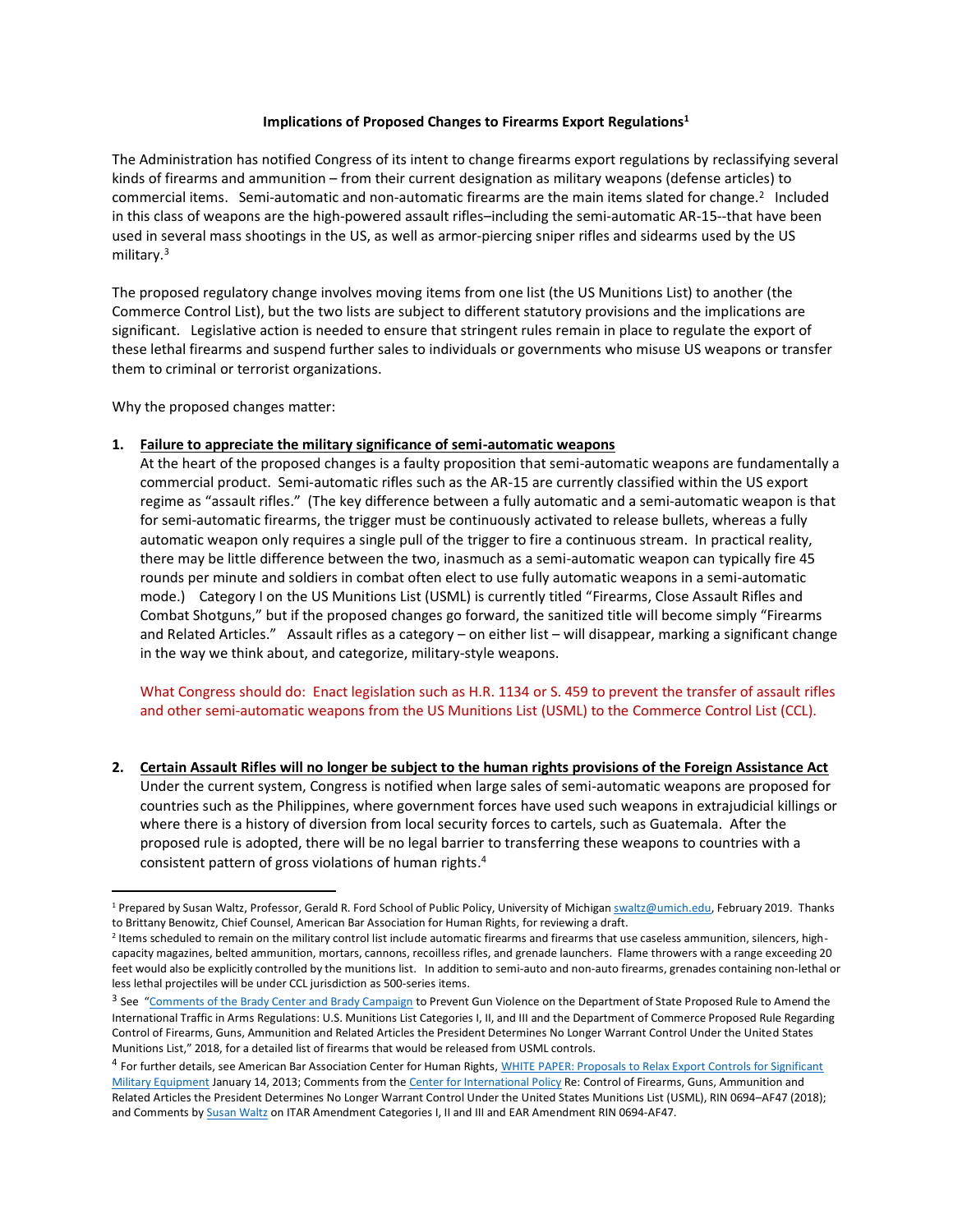This is one of the provisions that derives from a statutory definition of terms such as *defense article*, *security assistance*, or *military equipment*. Where such terms are defined by statute, they are usually linked to the presence of an item on the USML. Congress recently expanded the definition of defense article to include "600-series" items previously moved to the CCL [22 USC 2304(d)(2)(C)], but no provision has been made regarding the items under consideration here, which are intended to be designated as "500-series" items. Moving an item off the USML now could still affect the scope of the various laws that refer to defense articles or security assistance.

Of greatest concern in this regard are the links to human rights conditionality on security assistance and provision of military equipment [22 USC 2304(d)(2)(C) and 10 USC 362]; vetting of foreign military units that receive training and equipment (22 USC 2378d); provisions for third-party transfer of grant-supplied defense articles (22 USC 2314); and various reports to Congress (22 USC 2776 and 22 USC 2415). If the changes go forward without adjustment, arms deals involving the sale or transfer of semi-automatic weapons would escape various statutory constraints.

#### What Congress should do:

 $\overline{\phantom{a}}$ 

- Continue to hold implementation of the new rule until the Government Accountability Office has completed its review of the current oversight regime and the Congress has had the opportunity to hold hearings.
- To ensure that **human rights protections** remain in place with regard to the potential sale or transfer of semi-automatic weapons, Congress should either enact legislation to ensure that weapons and ammunition currently listed in Categories I-III of the USML remain on the USML, or amend the definition of "security assistance" and "defense article" (22 USC 2304) to include weapons transferred to Commerce Department control (i.e. the "500 Series").
- Further, to **prevent the diversion to unauthorized users or those engaged in atrocities**, Congress should ensure that such security assistance is subject to relevant oversight provisions, including Sections 2314 (diversion), 2378d (vetting) and 2776 (Congressional notification of proposed sales).
- To ensure that Congress continues to receive **a comprehensive annual report on US arms sales**, the Arms Export Control Act (22 USC 2778) should be amended to clarify that "defense articles" includes any 500-series items on the CCL.<sup>5</sup>

### **3. Retaining authority to monitor end use and block further sales if equipment is misused**

What's in an asterisk? Some of the items included on the US Munitions List are marked with an asterisk (\*) to signify that they are considered significant military equipment (SME), defense articles "for which special export controls are warranted because of the capacity of such articles for substantial military utility or capability."<sup>6</sup> Semi-automatic firearms are currently classified as SME, but that would change if the current proposals go forward. All of the provisions covering defense articles (discussed above) apply to SME. In addition, there are a few statutory provisions that apply specifically to SME. The most relevant of these applies to end use controls, which could be significantly weakened by the proposed changes. As provided by 22 USC 2753, re-transfers of SME require explicit authorization. A special form for end-use control (DSP-83) is currently required for SME weapons transfers (22 CFR 123.10), and suppliers must provide precise information about the transferred equipment along with a certification by the foreign government at destination that the equipment will not be re-transferred without prior written approval of the US government. Under current law, if significant military equipment is re-transferred without permission or used against anything other than a legitimate military target, the President must notify the Congress and suspend further transfers. The proposed rule would eliminate these oversight provisions.

<sup>5</sup> The BIS regulatory proposal includes several changes to Export Administration Regulations (EAR) that affect record keeping on firearms transactions (namely EAR parts 743, 748, 758, and 762). If the proposed regulations go forward, AECA reporting provisions (22 USC 2776) should be amended to ensure that statistical information about firearms transactions collected for other purposes, including compliance with multilateral agreements, should also be supplied directly to Congress. <sup>6</sup> 22 USC 2794(9).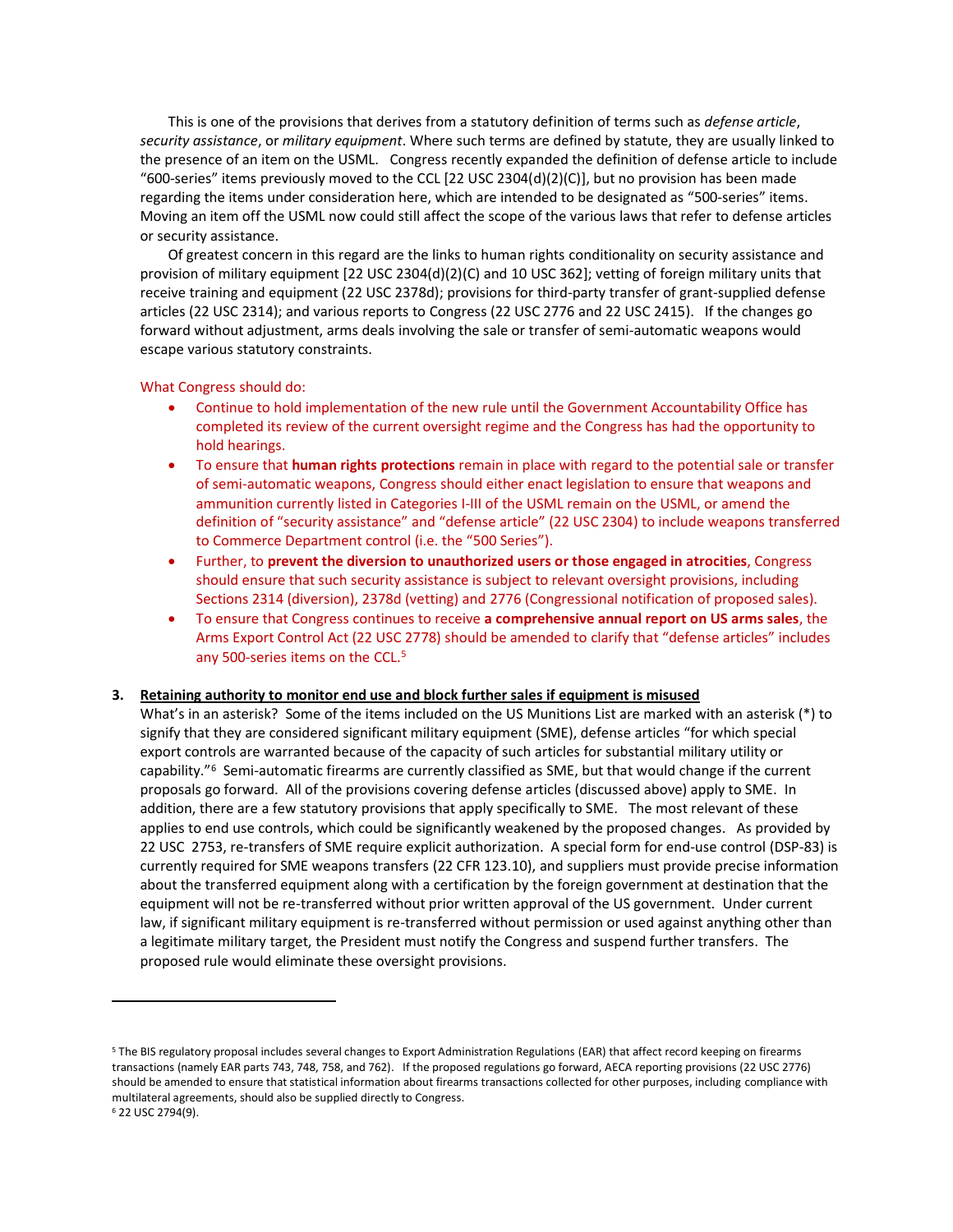What Congress should do if the proposal moves forward: Amend the Arms Export Control Act (notably 22 USC 2753) to ensure that all items currently designated as significant military equipment remain subject to end use monitoring and retain the prohibition on further sales or deliveries in the event of a violation of an end use agreement.

## **4. Risk of Diversion via unscrupulous brokering.**

In 2010, 24-year old Efraim Diveroli was arrested for efforts to arrange munitions shipments to Afghanistan without proper authorization.<sup>7</sup> Because the middle men who arrange arms deals are a significant source of diversion of weapons to criminal and terrorist organizations, Congress has imposed strict requirements for registration and licensing of brokers who supply defense articles (22 USC 2778). The State Department has asserted that it will continue to claim jurisdiction over such activities but if the proposed changes are enacted it would no longer have a statutory basis for doing so and therefore may face significant legal challenges to the assertion of this authority. Further, one provision of the changes proposed in May 2018 anticipates a regulatory modification [specifically, 129.2(b)(2)(vii)], which by narrowing the interpretation of "brokering activities" would open the door to lawful transactions that bypass scrutiny of the middlemen who ship, finance, or possibly transship semi-automatic rifles.<sup>8</sup>

In addition to these concerns about the increased risk of diversion, the capacity for monitoring sale and delivery of firearms may be jeopardized by the proposed changes. End use monitoring of such weapons is currently overseen by the State Department's Blue Lantern program, which reports annually to Congress. Although the Commerce Department checks on export compliance through its Sentinel Program, relatively little is known about the operations or effectiveness of this program. It is unclear what resources the Commerce Department would be able to devote to monitoring transfers of 500-series weapons listed on the CCL.

What Congress should do if the proposed regulations are put in place: Adopt legislation making clear that the current statutory definition of brokering activity will remain applicable for middle men involved in the transfer of items formerly controlled by the State Department, and ensure that all brokers of such items are required to register and secure licenses pursuant to Section 2778.

### **5. Criminal Prosecution.**

 $\overline{\phantom{a}}$ 

The Department of Justice's January 2018 summary of major US export enforcement cases includes recent smuggling of semi-automatic assault rifles (and other firearms) to Dominican Republic, the Gambia, Russia via Latvia, Thailand and other destinations. In addition, the report documents the case of two men in Georgia attempting to export firearms to a range of international buyers on the dark net, and another similar case from Kansas.<sup>9</sup> If semi-automatic weapons and other non-automatic firearms are removed from the US Munitions List, where they are now considered defense articles and significant military equipment, it will impact the ability of law enforcement to charge weapons traffickers with the serious offense of violating the Arms Export Control Act.

What Congress should do: Keep all weapons with substantial military utility – including semi-automatic weapons – on the US Munitions List where they are subject to provisions of the AECA.

<sup>&</sup>lt;sup>7</sup> See "Supplier Under Scrutiny on Arms for Afghans," New York Times, March 27, 2008, and "Arms Dealer Faces New Charges," New York Times, August 23, 2010. The arms brokering adventures of Diveroli and his partner David Packouz are the story behind the 2016 film *War Dogs*.

 $8$  As of February 2019 it is not clear whether those changes are being advanced, because they are not referenced in available documents.

<sup>9</sup> Department of Justice, "[Summary of Major U.S. Export Enforcement, Economic Espionage, And Sanctions-Related Criminal Cases](https://www.justice.gov/nsd/page/file/1044446/download)," January 2018.